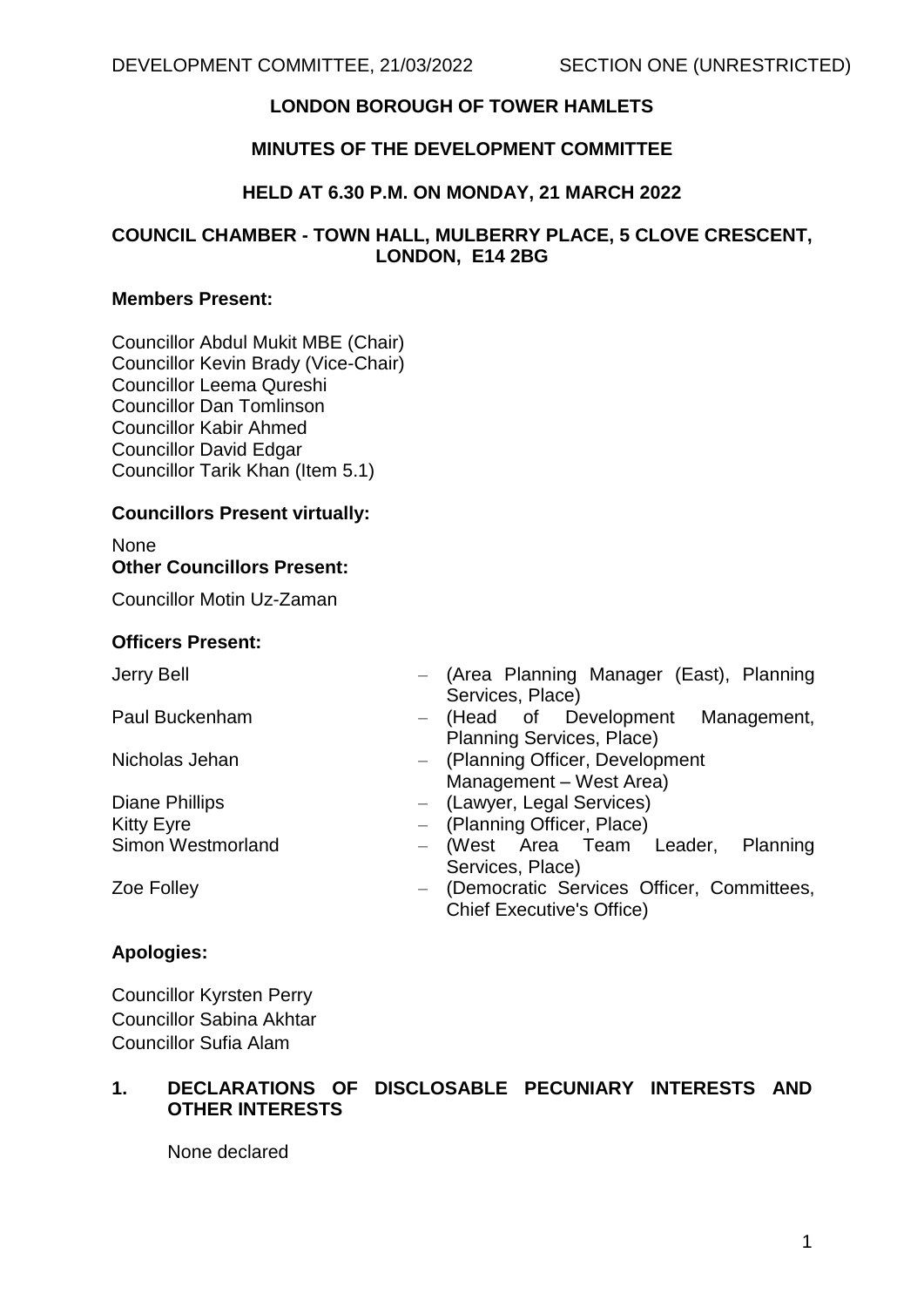## **2. MINUTES OF THE PREVIOUS MEETING(S)**

The Committee **RESOLVED**

1. That the unrestricted minutes of the meeting of the Committee held on 3<sup>rd</sup> February 2022 be agreed as a correct record and signed by the Chair.

## **3. RECOMMENDATIONS AND PROCEDURE FOR HEARING OBJECTIONS AND MEETING GUIDANCE**

The Committee **RESOLVED** that:

- 1. The procedure for hearing objections and meeting guidance be noted.
- 2. In the event of changes being made to recommendations by the Committee, the task of formalising the wording of those changes be delegated to the Corporate Director, Place along the broad lines indicated at the meeting; and
- 3. In the event of any changes being needed to the wording of the Committee's decision (such as to delete, vary or add conditions/informatives/planning obligations or reasons for approval/refusal) prior to the decision being issued, the Corporate Director, Place be delegated authority to do so, provided always that the Corporate Director does not exceed the substantive nature of the Committee's decision

## **4. DEFERRED ITEMS**

## **4.1 Walker House, 6-8 Boundary Street (PA/20/01442/A1)**

Update report published.

Paul Buckenham introduced the application for change of use of first floor office use to 4no residential units with the construction of a two-storey building to the rear to provide office space

As set out in the Minutes of the meeting, the Committee considered the application at it's previous meeting on 3<sup>rd</sup> February 2022 where they deferred the application to allow for a site visit to take place. This took place on  $14<sup>th</sup>$ March with four Members in attendance. The update report sets out additional representations and proposed conditions.

Nicholas Jehan, provided an update on the application briefly reminding Members of the key features of the application including:

- The site location and surrounding area.
- The proposed extension plans.
- Elevations of the proposals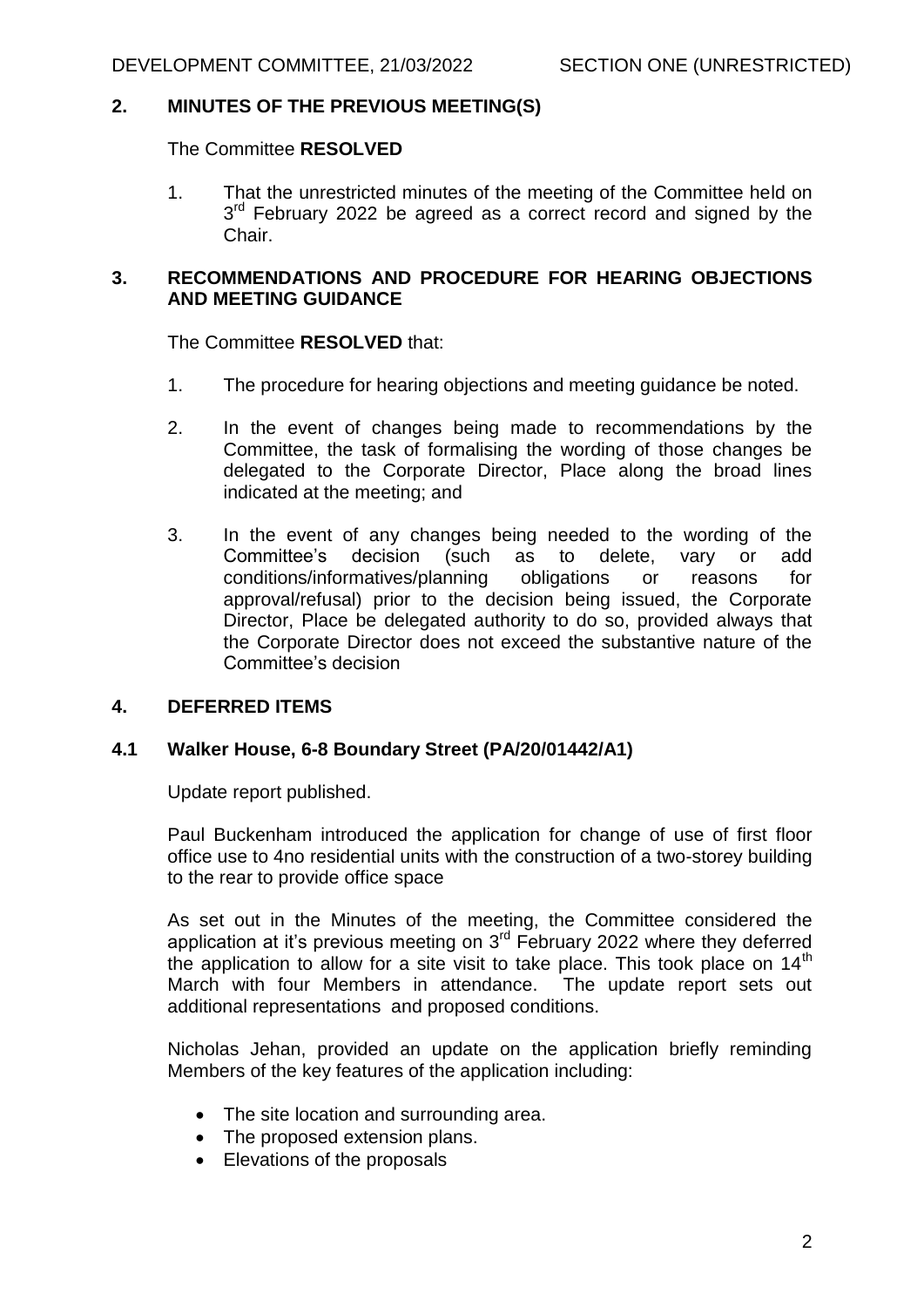Outcome of public consultation. A total of 50 representations were received, as well 4 additional representations from previous objectors. These raised no new planning issues.

Members were advised of the changes that had been made to the application to overcome the concerns. This was in relation to:

- Windows looking on to Wargrave House to the south. The Committee were reminded of the separations distances between the ground floor windows and the proposals (that ranged between approximately 18.7m to a minimum of 12.1m). They also noted that due to the mitigating factors, such as the position of the windows and that the Ivy growth should help obscure the windows, these features should lessen the impacts and the proposals accorded with the London Plan guidance. The applicant has also agreed that windows will now be obscure, which would be secured by condition as detailed in the Committee report. As requested at the site visit, the applicant had also provided an updated photograph of the proposal's relationship with Wargrave House. This was noted, illustrating the position of the Ivy and that the visibility of the building should not cause any concerns.
- Light Pollution from windows. Additional conditions had been agreed securing the installation and on-going maintenance (and replacement, if necessary) for the life of the development of an appropriate automated system such that the blinds are closed between certain hours all year round to alleviate concerns as to light pollution.
- Ivy retention on perimeter wall. It was proposed that details of the Landscape Plan condition be updated to ensure appropriate measures are introduced that will safeguard the existing level of growth and/or screening is retained in perpetuity. Following the discussions at the site visit, Officers are also proposing that a root protection plan for the existing vegetation be secured by condition to ensure that the vegetation will be appropriately protected throughout the development.
- Verified Views. The applicant has provided a summary of the methodology for the generation of the CGI visualisations which can be found at Appendix 2 of the report. Officers are satisfied with the accuracy of the imagery.

In summary Officers considered that that the proposed measures addressed the concerns and these would be outweighed by the benefits of the scheme. The application complied with policy and Officers remained of the view that the application should be granted subject to the proposed conditions in the Committee report and the additional conditions in the update reports.

The Committee discussed the following issues:

 The Committee sought further details of the relationship with Wargrave House and Leyton House, and the nature of the nearest properties that would be most affected. They also asked questions about the London Plan guidance policy on separation distances and how the proposals complied with this.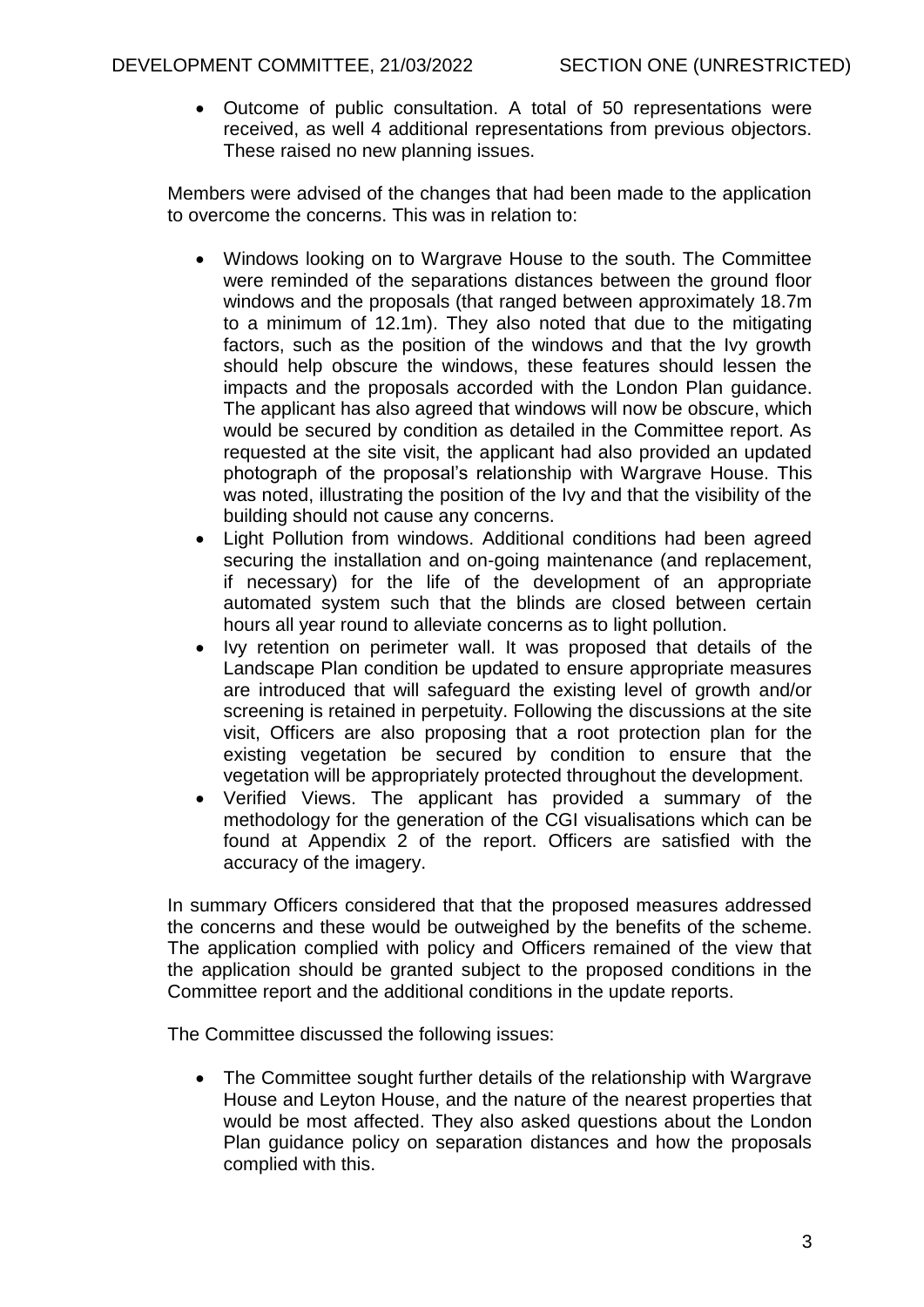- It was confirmed that: due to the mitigating factors, including the design of the building that should prevent overlooking and the proposed conditions, Officers did not consider that there should be any potential for overlooking with residential properties.
- Tower Hamlets Local Plan stated that the 18 metre separation distances should be treated as guidance. The design and layout should also be taken into account in assessing separation distances. On this basis, Officers considered that the proposal complied with the policy. The measures should address the concerns.
- It was also confirmed that the separation distance between the north elevation and Leyton House would be 4.5 metres, but there would be intervisibility with the proposal.
- The windows most affected in Walker House served a commercial property. No residential windows would be affected according to the sunlight and daylight report. They were the only windows that would 'be blocked up'.
- It was also confirmed that the installation of the electric blinds and the measures regarding the retention of the Ivy would be secured via conditions, which would be enforceable.
- A Member reported that they were not satisfied with the hight, bulk scale of the development in the location. They considered that it would result in overdevelopment and would be out of keeping with the area. They also expressed concerns about the distances with Wargrave House and Leyton House

On a vote of 3 in favour and 2 against the Committee **RESOLVED:**

- 1. That, subject to any direction by the Mayor of London, planning permission is **GRANTED** at Walker House, 6-8 Boundary Street for the following development
	- Change of use of first floor office use (use class B1a) to 4no residential units (Use class C3). Construction of a two-storey building to the rear to provide office space (use class B1a). Amendments to residential entrance at junction of Boundary Street and Calvert Avenue (PA/20/01442/A1)
- 2. Subject to:

The prior completion of a legal agreement as set out in the original report dated 3<sup>rd</sup> February 2022

That the Corporate Director of Place is delegated power to impose the conditions and informatives as set out in the original report dated 3<sup>rd</sup> February 2022

The following additional condition set out in the  $3<sup>rd</sup>$  February 2022 Update report: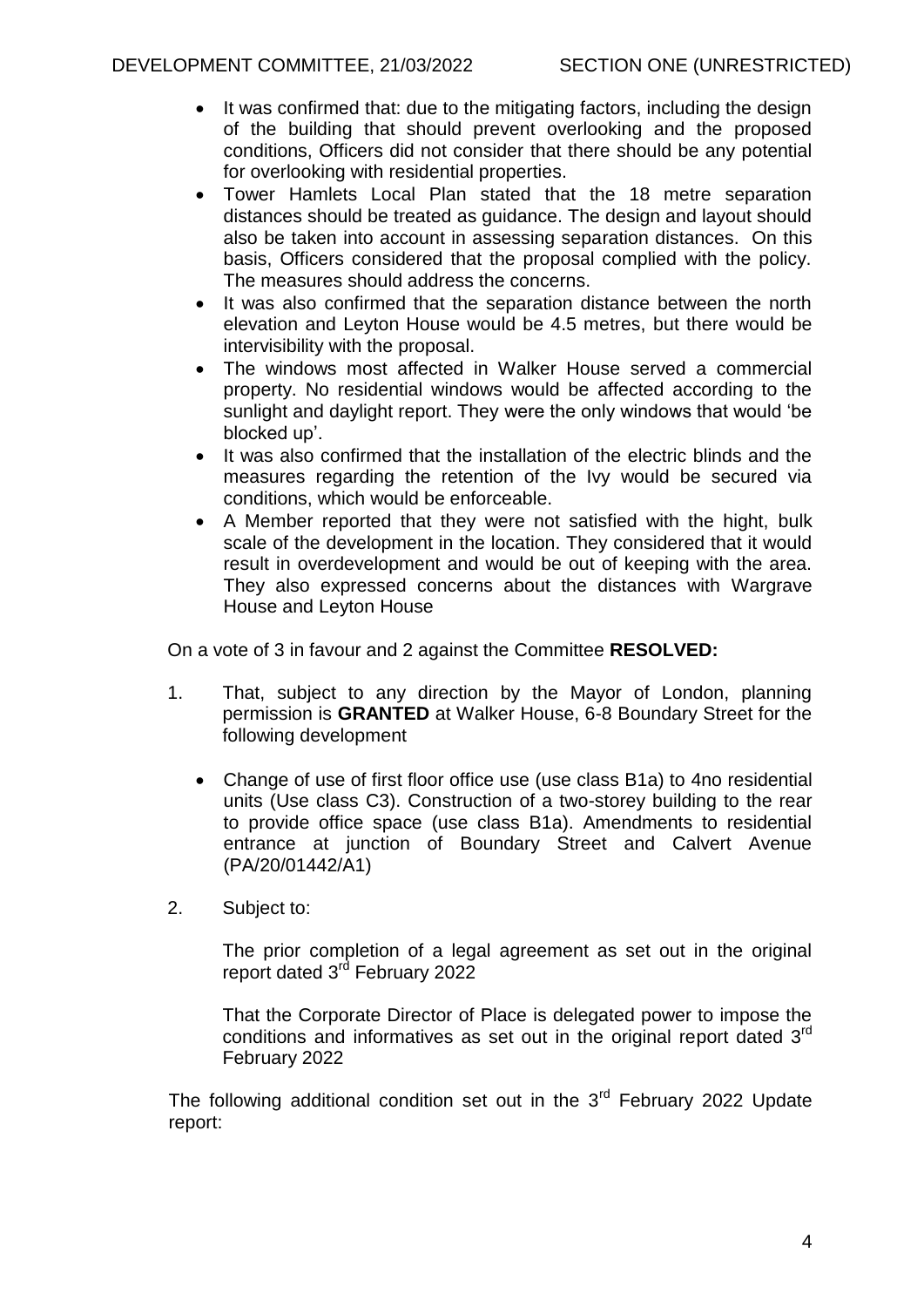the amendments to the residential entrance of Walker House are to be undertaken prior to occupation of the new office and residential development.

The following additional conditions as set out in the  $21<sup>st</sup>$  March 2022 report:

- approval of details and installation and on-going future maintenance of an appropriate automated blind system to be operated between certain specific times prior to first occupation; and
- obscure glazing to south elevation and rooflights above waste store.

The following additional conditions as set out in the  $21<sup>st</sup>$  March 2022 Update report:

- Windows on the south elevation to be both obscure glazed and unopenable; and
- Submission and approval of a root protection plan for the existing vegetation prior to commencement of works.

Councillor Abdul Mukit MBE and Councillor Leema Qureshi voted against the recommendation to grant permission.

# **5. PLANNING APPLICATIONS FOR DECISION**

## **5.1 Land comprising Harriot, Apsley & Pattison Houses and the Redcoat Community Centres, Stepney Green, London, E1(PA/21/02703)**

Update report published.

Paul Buckenham introduced the application for the redevelopment of the site comprising demolition of existing buildings to provide a residential led scheme.

Kitty Eyre presented the report highlighting the key features of the application including:

- Site location, the nature of the surrounding area and the existing site use.
- Heritage context.
- The public engagement, consisting of three phases. The residents ballots revealed widespread support for the development. In response to the statutory consultation: 17 representatives were received, along with two petitions in objection, and 20 representations in support. The issues raised were outlined.
- Regarding the land use, the principle of residential use has been established. The development would provide much needed new housing, with high quality community facilities.
- The development would provide landscaped open space that exceeded local plan policy requirements, whilst a reduction from existing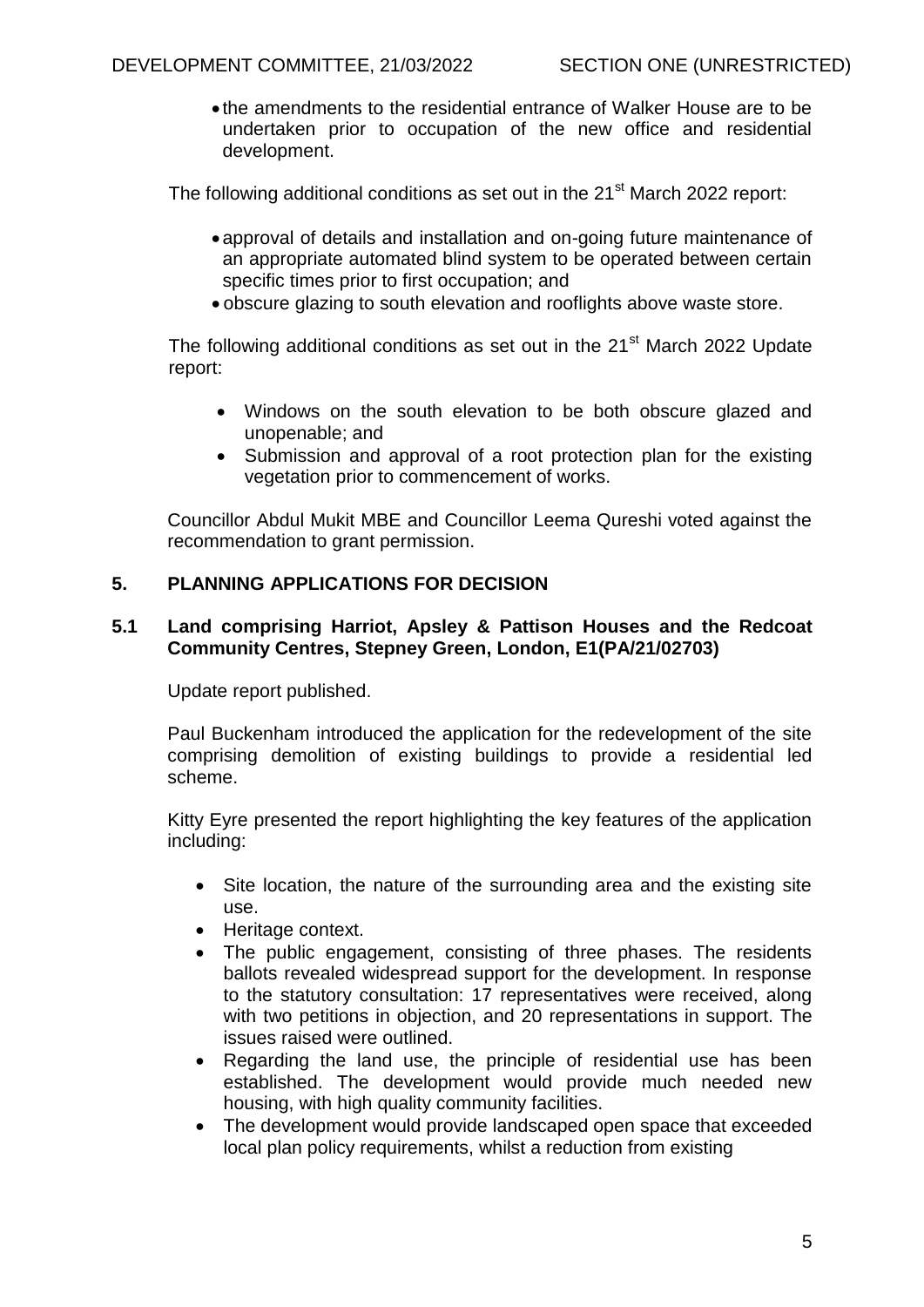- The character, appearance, heigh and massing of the development will be in keeping with the local context.
- The proposal would re-provide 70 affordable rented and shared ownership properties on the site of a high quality. It would deliver 55% affordable homes overall (including the re-provided units) and 42% affordable housing (excluding re-provided units). The proposal would be delivered in phases which was noted.
- The impact in terms of amenity would be minimal.
- The Committee also noted details of the transport matters, (including the policy compliant cycle storage, the wheelchair assessable parking), the environmental benefits and the financial and non - financial contributions.

Officers were recommending that the application was granted planning permission.

The Chair invited registered speakers to address the meeting.

Councillor Motin Uz - Zaman, the local Ward Councillor for Stepney Green, addressed the meeting in support of the application. He noted the level of support for the application and the positive work between the council and community to develop the scheme. He also advised that the existing building was in a state of disrepair and this should regenerate the site, providing affordable homes and community facilities.

The Committee asked questions around the following issues:

- Distance between the disabled parking and wheelchair assessable units. It was confirmed that 32 would be located within a ground level car park with two on the inner street. Officers were mindful of the distances between some spaces and the wheelchair accessible units and had engaged with Transport Services about the possible of addressing this.
- Electric vehicle charging points. It was requested that this should be increased to provide 50% from 20% given the need to provide such facilities. The Committee agreed to add an informative to this affect, as set out in the resolution
- Sunlight and daylight impacts to neighbouring properties. These were set out in the assessment in the Committee report. Officers confirmed that the impacts complied with policy as detailed in the report. It was also considered that any development of the site would have some impact on daylight and sunlight levels to existing properties.
- The impact on trees given the removal of trees. It was noted that most of the trees would be retained. It was proposed that a number of semi mature replacement trees would be planted, as part of the landscaping condition, in view of the removal of the category b and c trees. Overall, there would be a net increase in trees and biodiversity due to the development.
- Application of the Parking Permit Transfer Scheme. With the permission of the Chair, James Walsh, from the applicant's team,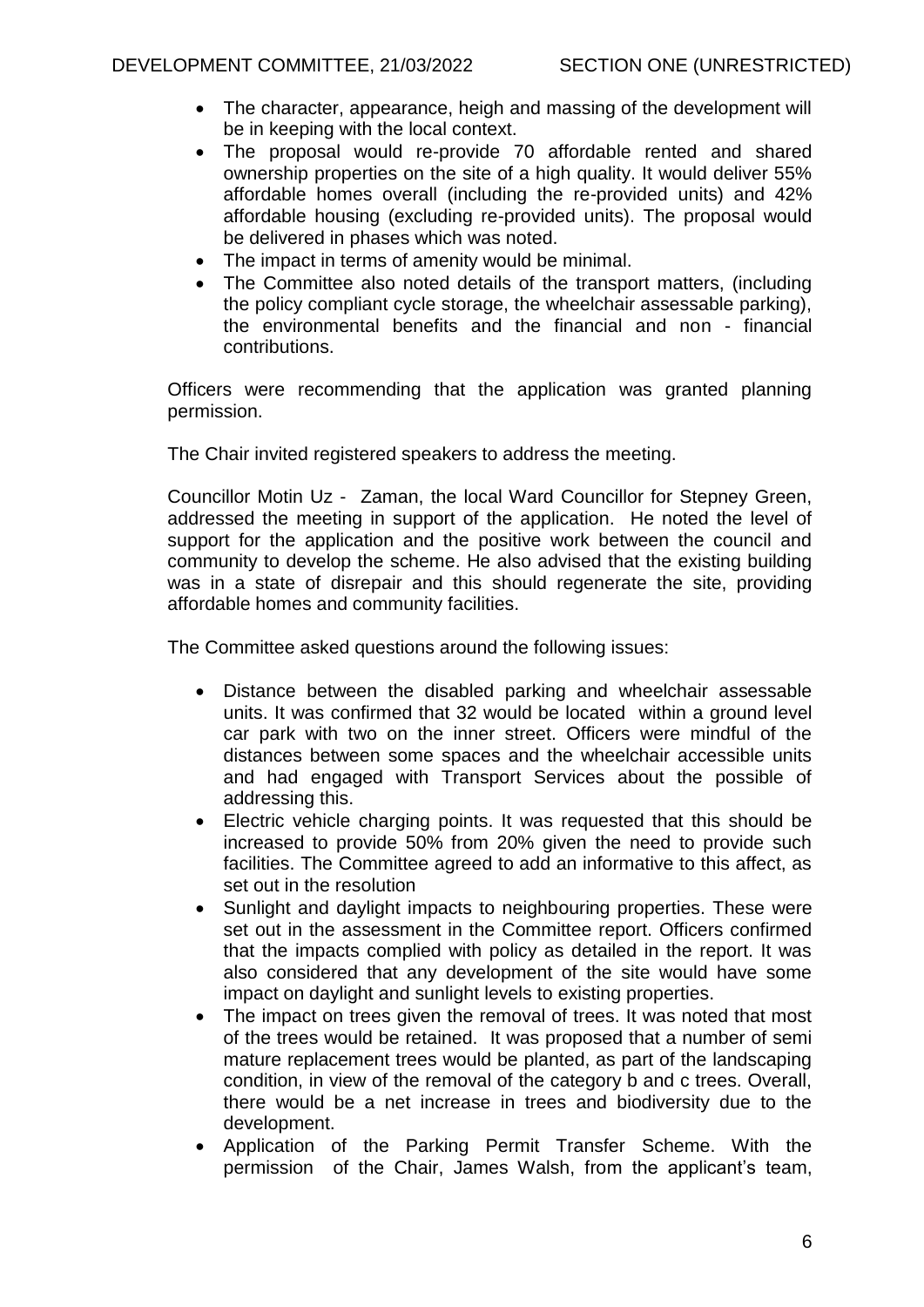outlined the proposed approach. The terms of the scheme would apply to the scheme as it would be car free. However, Highways Services had confirmed that the existing tenants will retain current rights.

- Accessibility of the landscaped open space to the occupants and the public. It was noted that the two communal courtyards would only be accessible to the future occupants of the development and that all of the occupants would have access to that space. The inner street including play space would be fully open to everyone.
- The differences between the Council's and the GLA's treatment of the resident leaseholder products, in terms of their classification as intermediate products as detailed in the report. The affordability of the rents which was set out in the Committee report
- Results of the residents ballots. A Member noted that it would be useful if more information could be included in the report, such as the number eligible to vote.
- Noise proofing. It was confirmed that conditions would be secured to ensure that the development met appropriate standards.
- Quality of the replacement housing. It was noted that all would be of a good quality, modern, at the same or of a larger size, than existing properties with private amenity. The applicant would work with the occupants regarding the need to provide an open plan layout or not.
- Damage to the environment from demolition works. It was confirmed that the proposed energy efficiency measures would result in a 72% net reduction in carbon emissions compared to the GLA baseline measurement. This exceeded London Plan requirements. In response to further questions about the merits of demolishing the building compared to refurbishment, Mr Walsh highlight the benefits of providing a new building. It was considered that the provision of a new building could better address the issues and provide a more energy efficient building.
- The status of the landlords offer set out the Cabinet report. The applicant provided reassurances that they fully intended to comply with this.
- The plans to re-provide the community centre. It was noted that the community uses may accommodate a number of different uses classes, which could include a place of worship. It was proposed that conditions be secured regarding amplified noise and hours of prayer with sufficient flexibility to accommodate prayer times.
- Regarding the Petition, it was noted that changes had been made to the application to address the issues raised in the Petition regarding the light and ventilation to the main hall of the proposed community space. The plans have since been amended to provide windows on the east elevation, providing natural light and ventilation to the main hall.

Councillor Dan Tomlinson proposed and Councillor Kevin Brady seconded an additional informative recommending that the developer work towards the provision of 50% Electric Vehicle Parking Points. On a vote of 5 in favour and 2 against this was **agreed.**

On a unanimous vote, the Committee **RESOLVED:**